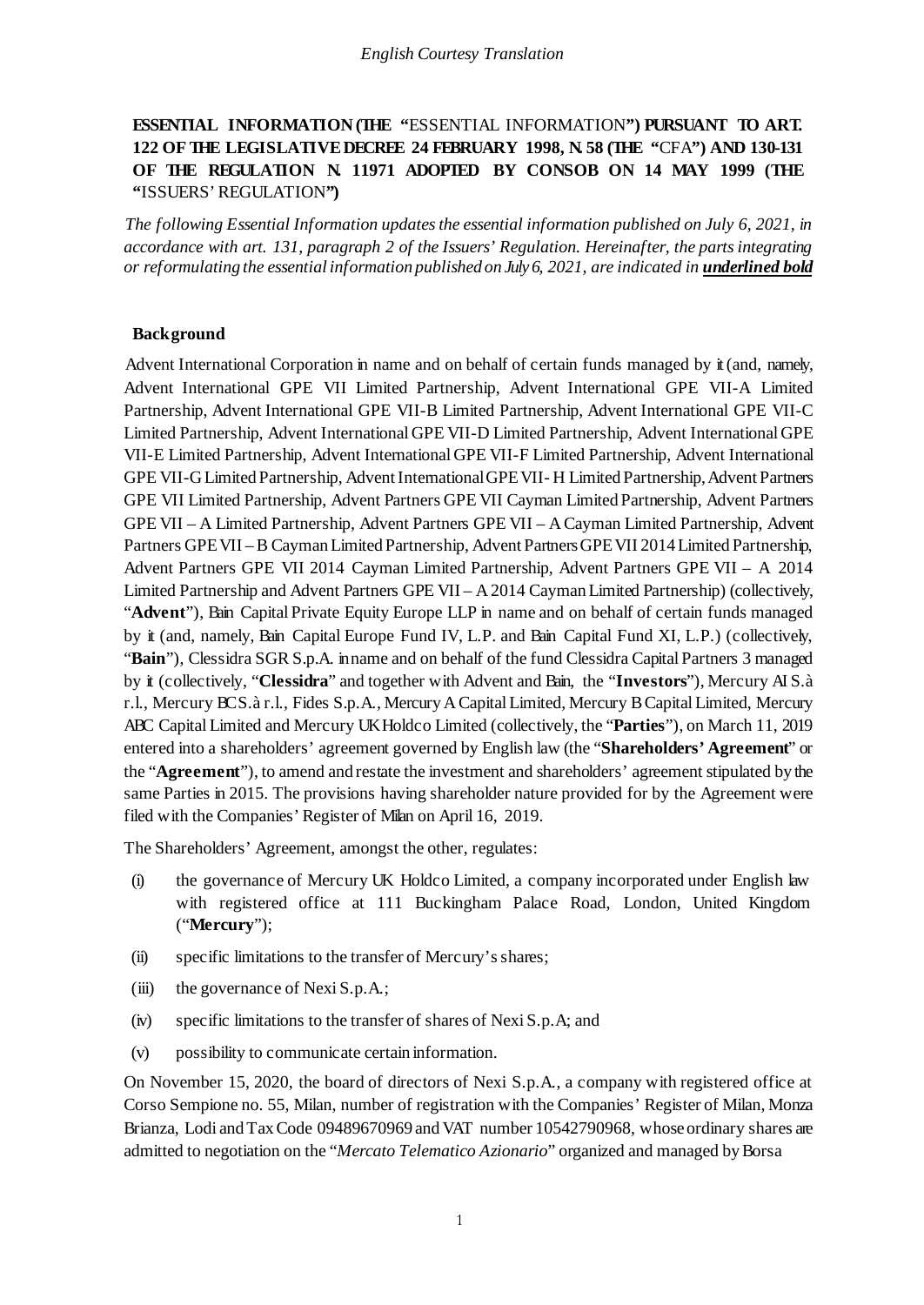Italiana S.p.A ("**Nexi**" or the "**Company**") approved, amongst the others, the execution of a binding framework agreement (the "**Framework Agreement**") containing terms and conditions of the crossborder merger by incorporation of Nets Topco 2 S.à r.l., a company incorporated under Luxembourg law, with registered office at 15, boulevard F.W. Raiffeisen, L 2411, Luxembourg, Grand Duchy of Luxembourg, number of registration with the Luxembourg Trade and Companies Register B218549 ("**Nets**") in Nexi (the "**Merger**"). On the same date, thus, Nexi, Nets and Nets TopCo 1 S.à r.l., with registered office at 15, boulevard F.W. Raiffeisen, L 2411, number of registration with the Luxembourg Trade and Companies Register B217675, in its capacity as Nets's sole shareholder, together with other parties, actually entered into the above mentioned Framework Agreement aimed at, namely, *inter alia*, regulating the activities preparatory and instrumental to the implementation of the Merger, as well as the relevant timing, the interim management of the merging companies and the terms and means of execution of the Merger itself.

In such context, always on November 15, 2020, the Parties entered into a deed of amendment in respect of the Shareholders' Agreement (the "**Deed of Amendment**"), so as to reflect certain agreements entered into in the context of the Merger and the envisaged merger by incorporation of SIA S.p.A. with and into Nexi (the "**SIA Merger**"), as described in this Essential Information.

On June 30, 2021, all the conditions precedent provided for in the Framework Agreement were fulfilled and, consequently, on July 1, 2021, the Merger became effective. **Finally, on July 12, 2021, Nexi issued, by way of earn-out, an additional no. 5,731,575 of ordinary shares (the "**Centurion Earn-Out Shares**"), assigned, in part and pro rata, to the former shareholders of Nets, in accordance with the terms and conditions set out in the relevant Merger plan, based on the amount of proceeds actually received by Nets A/S in connection with the sale of Centurion DK A/S, Centurion NO AS and Centurion NNI AS to Mastercard/Europay U.K. Limited and Mastercard International Incorporated pursuant to the sale and purchase agreement entered into on August 6, 2019, as amended from time to time (the "**Centurion Earn-Out**").**

Following the occurrence of **these events**, however, an update of this Essential Information shall be provided exclusively in relation to the number of voting rights related to the shares granted in the Shareholder' Provisions and the relevant percentages, pursuant to Article 131, paragraph 2 of the Issuers' Regulations

Pursuant to art. 93 of the CFA, Mercury controls Nexi, holding, on the date hereof, no. 123,614,068 ordinary shares with voting rights representing approximately **11.88**% of the current share capital of Nexi.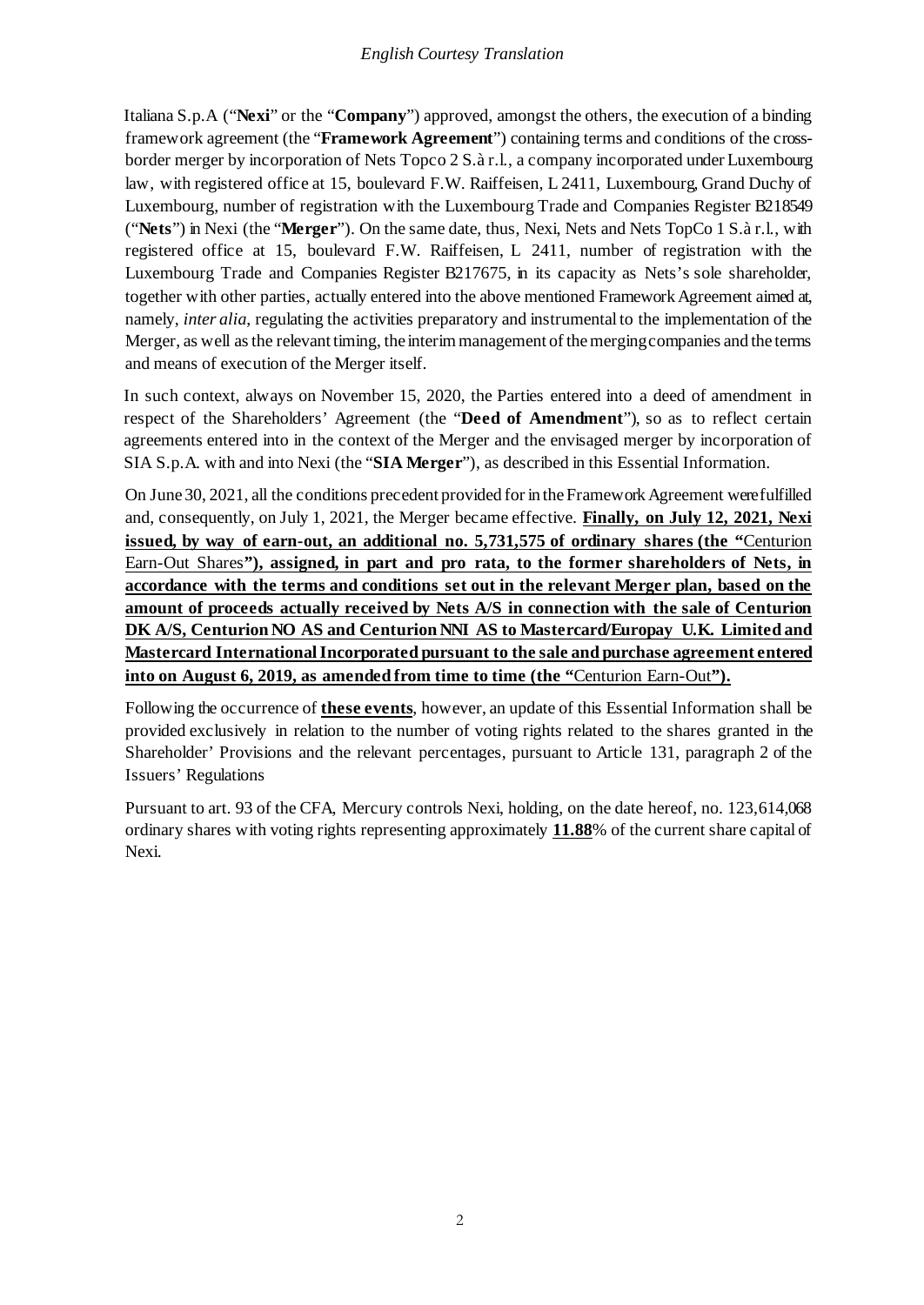### **1. Type of shareholders' agreement**

The Shareholders' Agreement contains provisions falling within scope of art. 122, paragraphs 1 and 5, letter a) and b), of the CFA, which are described in this Essential Information.

### **2. Company whose financial instruments are object of the Shareholders' Agreement**

The companies whose financial instruments are object of the Shareholders' Agreement are indicated in the Background section and shown in the structure chart below.



In particular, for the purposes of the provisions of art. 122 of the CFA, the equalshareholdings (equal to approximately 33.33%) owned by Mercury A Capital Limited, Mercury B Capital Limited and Mercury ABC Capital Limited, representing, overall, the entire share capital of Mercury which, pursuant to art. 93 TUF, exercises control over Nexi, are object of the Shareholders' Agreement.

## **3. Voting rights related to the shares conferred in the aggregate**

For the purposes of the provisions of art. 122 of the CFA, the Shareholders' Agreement refers to the equal shareholdings (which amount to approximately 33.33% each) owned by Mercury A Capital Limited, Mercury B Capital Limited and Mercury ABC Capital Limited, representing, in the aggregate, the entire share capital of Mercury, consisting of 770,000,001 shares, entitling to an equal number of voting rights.

Pursuant to art. 93 of the CFA, Mercury controls Nexi, holding, on the date hereof, no. 123,614,068 ordinary shares with voting rights representing approximately **11.88**% of the current share capital of Nexi

## **4. Persons adhering to the Shareholders' Agreement**

The persons adhering to the Shareholders' Agreement are indicated in the background section. The shareholdings conferred to and object of the Shareholders' Agreement are indicated below:

Mercury A Capital Limited, a company incorporated in Jersey and registered with no. 118801, whose registered office is at 47 Esplanade, St Helier, Jersey – JE1 0BD, Channel Islands, and established in 111 Buckingham Palace Road, London, United Kingdom, owner of a shareholding equal33.33% of the share capital of Mercury, entitling to an equal number of voting rights;

Mercury B Capital Limited, a company incorporated in Jersey and registered with no. 118802, whose registered office is at 47 Esplanade, St Helier, Jersey – JE1 0BD, Channel Islands, and established in 111 Buckingham Palace Road, London, United Kingdom, owner of a shareholding equal33.33% of the share capital of Mercury, entitling to an equal number of voting rights;

Mercury ABC Capital Limited, a company incorporated in Jersey and registered with no. 118803,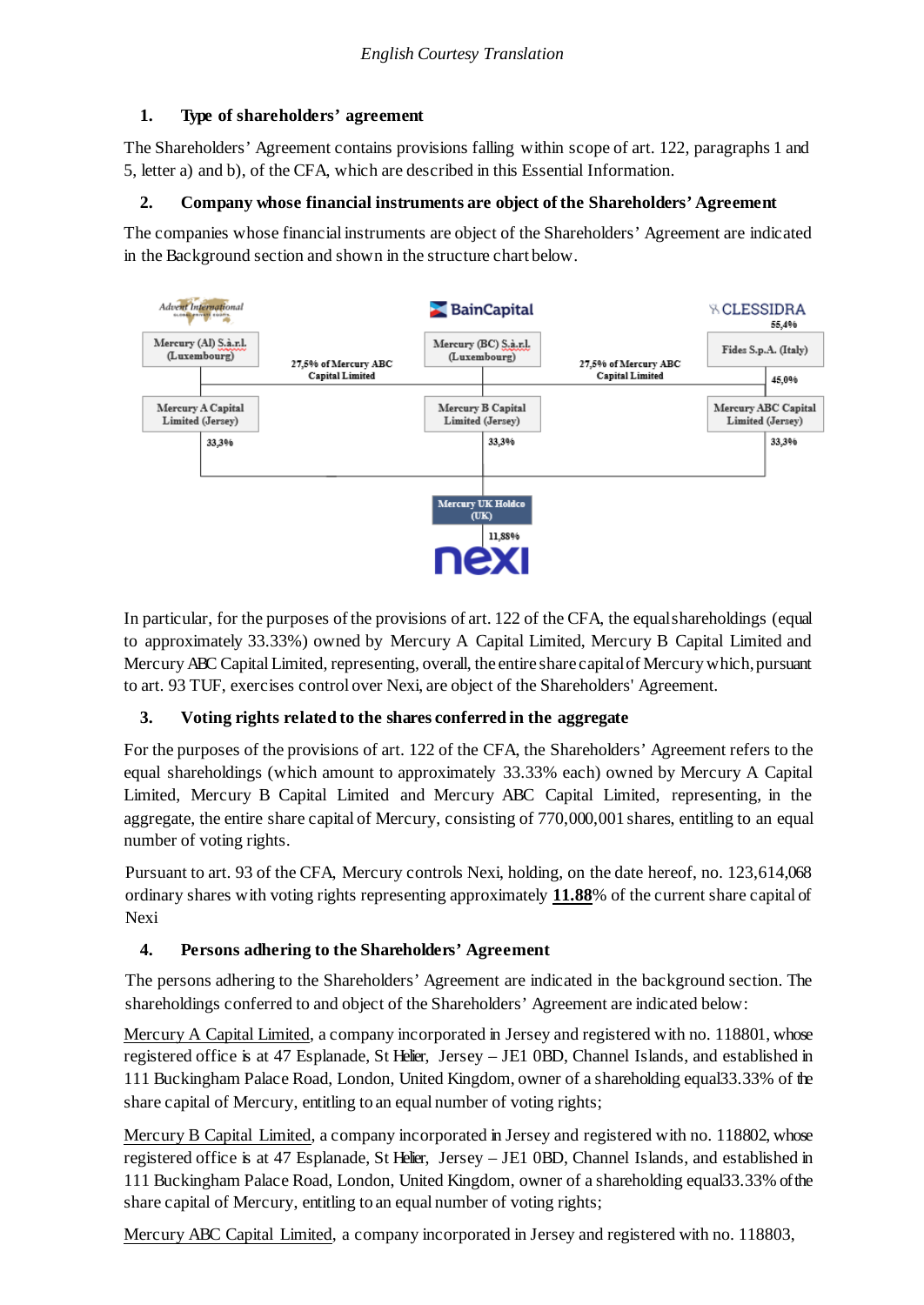whose registered office is at 47 Esplanade, St Helier, Jersey – JE1 0BD, Channel Islands, and established in 111 Buckingham Palace Road, London, United Kingdom, owner of a shareholding equal 33.33% of the share capital of Mercury, entitling to an equal number of voting rights;

Mercury UK HoldCo Limited, a company incorporated under the laws of England & Wales registered with number 09638089, whose registered office is at 111 Buckingham Palace Road, London SW1W 0SR, United Kingdom, which, at the date of this Essential Information, holds no. 123,614,068 ordinary shares and representing approximately **11.88**% of the current share capital of Nexi, entitling to an equal number of voting rights, deposited with Monte Titoli S.p.A.

### **5. Provisions having shareholder nature contained in the Shareholders' Agreement**

The main contents of the provisions having shareholder nature provided for by the Shareholders' Agreement in relation (i) Mercury (a company incorporated under English law), and (ii) Nexi (a company incorporated under Italian law), as amended by the Deed of Amendment, are set out below.

### 5.1. *Governance of Mercury*

### *A. Composition of the Board of Directors of Mercury*

The Investors undertook to ensure that the Board of Directors of Mercury is composed of:

- (i) one or two directors designated by Advent, one or two directors designated by Bain and one director designated by Clessidra; and
- (ii) other potential directors unanimously designated by the previous directors under point (i) above.

#### *B. Functioning of the Board of Directors of Mercury*

The Investors agreed on:

- (i) meetings of the Board of Directors shall be held at least four times a year, it being understood that each director may convene a meeting thereof;
- (ii) except for matters under point (iii) below, all resolutions taken at a meeting shall be passed with the attendance and vote of the majority of the directors in office, provided that among the directors who express such favorable vote is included at least one director designated by Advent and one director designated by Bain;
- (iii) the resolutions concerning the following matters shall only pass if one of the directors designated, respectively, by each of Advent, Bain and Clessidra votes in favor of thereof:
	- (a) Reserved Matters (as defined below);
	- (b) the entry into of any activities other than the holding of and/or management of direct or indirect shareholdings in Nexi and its subsidiaries or the adoption of resolutions in connection with such activities;
	- (c) sale and/or disposition of the shareholdings directly or indirectly held in Nexi on the basis of values that do not allow the Investors to realise a return on their initial investment in Nexi (to be calculated assuming to sell 100% of Nexi's share capital a the price per share equal to the most recent disposition) no lower than a minimum threshold conventionally agreed between the Parties on the basis of certain parameters(the "**Floor Price**");
	- (d) the signing of financing or re-financing agreements, the issuance of bonds or other financial instruments not connected with the holding of and/or management of direct or indirect shareholdings in Nexi and provided that the obligations undertook as a result of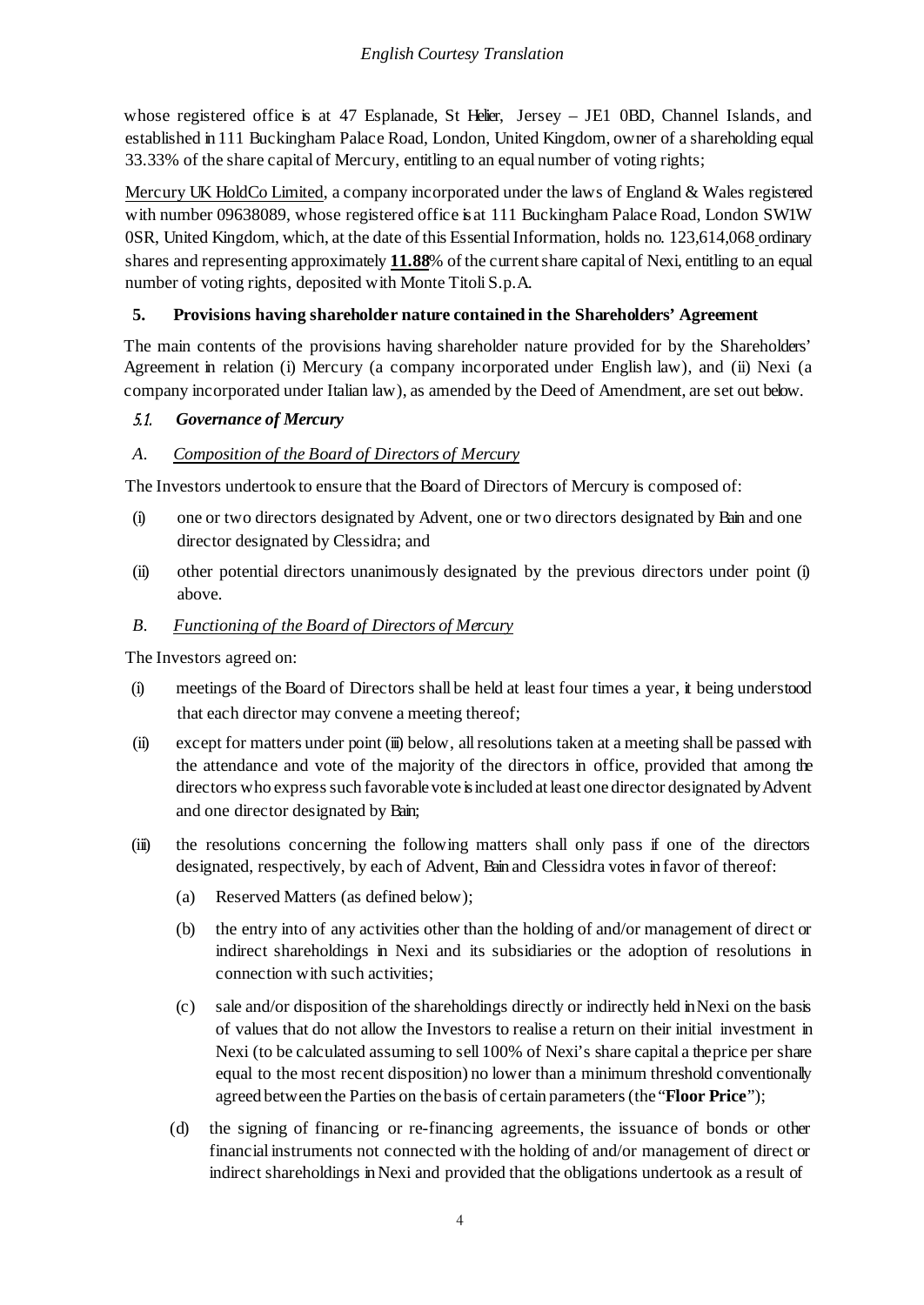such agreements and issuances would not cause the ratio consolidated indebtedness/EBITDA to become higher than 4:1;

- (e) the entry into any swap agreement, lending agreement or any other similar agreement resulting in a transfer (other than a sale or disposition specified below) of, or the granting of an option or other right, the restriction on disposition or voting in connection with, Nexi shares, except for any over-allotment option or greenshoe option granted by Mercury in connection with placement of shares of Nexi to service the admission to trading on the "*Mercato Telematico Azionario*", organized and managed by Borsa Italiana S.p.A.;
- (f) appointment of directors and/orstatutory auditors of Mercury and/or its subsidiaries other than in accordance with the provision of the Shareholders' Agreement;
- $(g)$  voting instructions relating to shareholding in Nexi at the Nexi's shareholders' meeting, concerning the following matter (the "**Reserved Matters**"):
	- (1) transactions with related parties;
	- (2) decisions involving a substantial change in the activities of Nexi and its subsidiaries;
	- (3) the liquidation and/or dissolution, as well as resolutions having similar effects, of Nexi and/or its subsidiaries;
	- (4) amendments to the articles of association of Nexi and/or its subsidiaries such as to substantially alter the relationship between the Investors or the rights of each of them;
	- (5) the issuance by Nexi and/or its subsidiaries of shares or other financial instruments convertible into shares;
	- (6) the reduction of the share capital of Nexi and/or its subsidiaries;
	- (7) mergers, demergers or transformations of Nexi and/or its subsidiaries;
	- (8) the purchase of own shares by Nexi and/or its subsidiaries;
	- (9) the remuneration of the senior management of Nexi and/or its subsidiaries for amounts in excess of  $\text{\textsterling}10$  million per year;
	- (10) amendments to the regulation of warrants issued by resolution of the Board of Directors of Mercury on 2 December 2016 and purchased by certain members of the senior management of Nexi (the "**Warrants**");
	- (11) the granting by Nexi and/or its subsidiaries of guarantees for amounts inexcess of  $\epsilon$ 50 million per year and not included in Nexi's business plan, as approved by competent corporate bodies;
	- (12) the adoption of a business plan of Nexi based on premises and guidelines that differ substantially from those set out in the business plans from time to time approved by its competent corporate bodies;
	- (13) the purchase or sale, in whatever form implemented, of shareholdings, businesses or assets not included in Nexi's business plan*,* as approved by competent corporate bodies, for values exceeding  $\epsilon$ 175 million;
	- (14) the signing of financing or refinancing agreements, the issuance of bonds or other financial instruments (including participating financial instruments) which would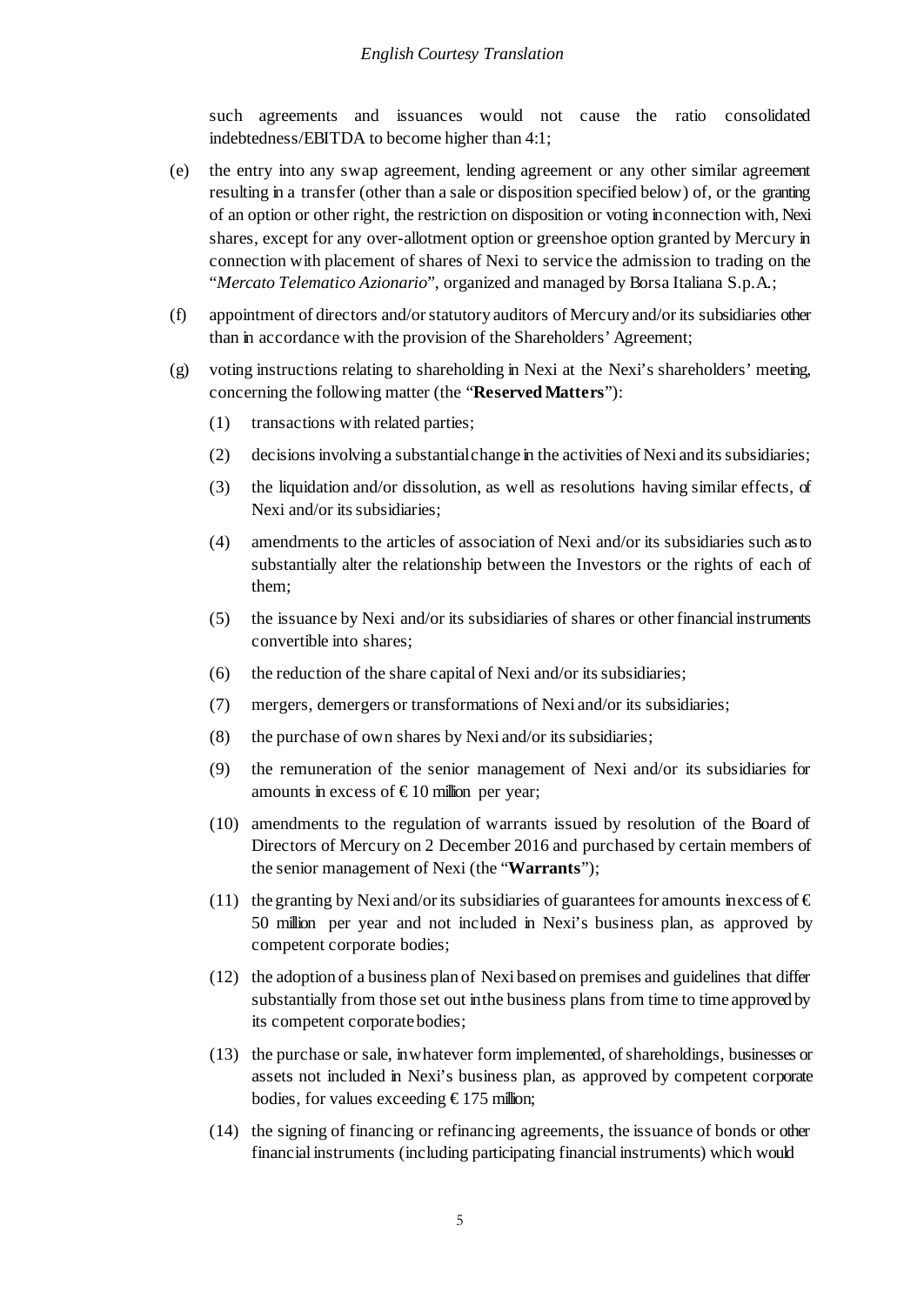cause the ratio consolidated debt/EBITDA to become higher than 4:1;

- (15) capital expenditure or the stipulation by Nexi and/or its subsidiaries of joint venture, partnerships, distribution agreements or similar agreements with banks or insurance companies not included in Nexi's business plan, as approved by competent corporate bodies, and which have or involve a cost exceeding  $\epsilon$  10 million a year per single initiative;
- (16) the sale, in whole or in part, in any form whatsoever, of the shareholding in Nexi Payment S.p.A.;
- (17) any voting instructions to be given in Nexi's subsidiaries in the above matters;
- (18) any decision or voting instruction in Nexi relating to the selection and/or appointment and/or revocation of directors and/orstatutory auditors of Nexi and/or its subsidiaries.

Without prejudice to the fiduciary duties incumbent on individual directors, Advent and Bain have undertaken to do everything in their power to ensure that the directors designated by them always vote together on all matters on the board of directors of Mercury and, thus, to procure that no such director votes in favor where a common position to do the above is not reached. It is understood that this provision shall not apply on any resolution which relates to a matter which: (a) isspecifically dealt with elsewhere in this Shareholders' Agreement; (b) cannot, pursuant to applicable law, be subject to qualified majority voting; or (c) is in connection with the ordinary course of business of Mercury.

# *C. Shareholders' meeting of Mercury*

Under the Shareholders' Agreement, any shareholder of Mercury is entitled to convene the shareholders' meeting. All shareholders must attend a meeting for it to be quorate. If such quorum did not occur, themeeting shallbe adjourned and at the secondmeeting to be validly quorate, only Advent and Bain must attend, provided that either their direct or indirect shareholdings in Mercury do not differ for an amount higher than 5%. In this last scenario, only the relative majority shareholder must attend for such second meeting to be quorate.

Once the shareholders' meeting has been validly constituted, the shareholders' meeting resolves by majority vote, except for the matters listed below which require the favorable vote of 100% of the share capital:

- (i) entry into of any activity other than the holding and management of shareholdings, direct or indirect, in Nexi and its subsidiaries;
- (ii) changes in Mercury's share capital structure (including capital increases or reductions), except for required transactions to remedy or prevent the occurrence of events that could result in the payment obligations being accelerated under a finance document to which a Mercury or its subsidiaries is party (so-called events of default) or to restore the minimum capital requirements provided for such types of companies under applicable law or otherwise required by the competent supervisory authorities or for the operations under (ii) and (iii) referred to in the paragraph Pre-emptive Right below;
- (iii) Reserved Matters;
- (iv) appointment of directors and/orstatutory auditors of Mercury and/orits subsidiaries other than in accordance with the Shareholders' Agreement;
- (v) sale and/or disposition of the shareholdings directly or indirectly held in Nexi on the basis of values that do not allow Investors to realise a return on their initial investment inNexi (to be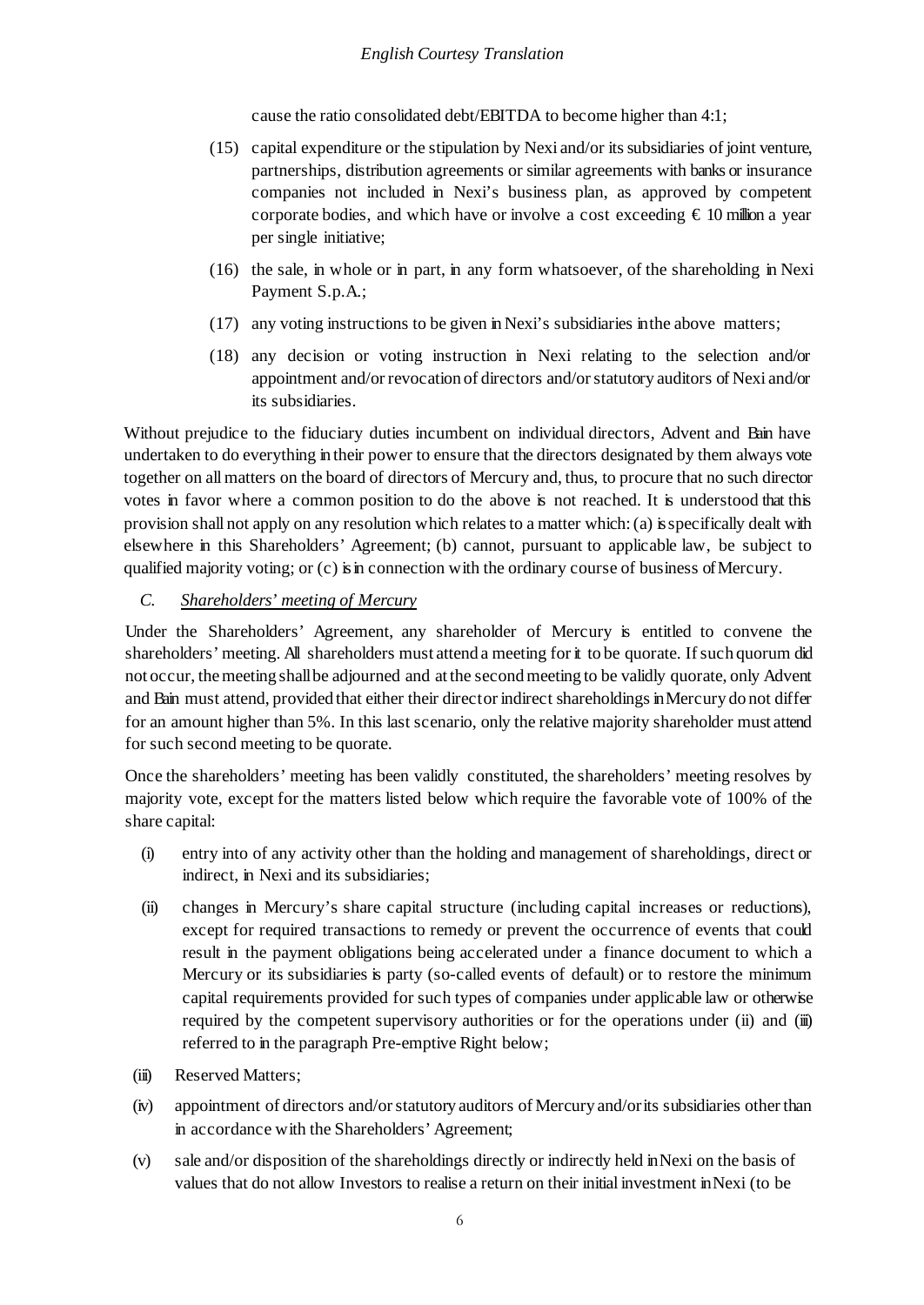calculated assuming to sell 100% of Nexi's share capital at the price per share equal to the most recent disposition) at least equal to the Floor Price;

- (vi) save where required to conform the relevant constitutional documents to the relevant provisions of this Shareholders' Agreement, changes to the constitutional documents of Mercury, or Nexi, affecting the following:
	- (a) director and/or statutory auditor appointment rights;
	- (b) qualified majority voting requirements at board and/or shareholder level;
	- (c) share transfer rights, restrictions and obligations;
	- (d) pre-emptive rights; and
	- (e) economic or other rights attaching to shares.
- *D. Transfer restrictions of shares issued byMercury*

The Shareholders' Agreement provides for restrictions of transfer (the "**Transfer**") of shares of Mercury or any different equity or debt instruments issued by Mercury (the "**Securities**").

In particular, the Transfer of Securities may be implemented only in the following cases:

- (i) transfers to another person that, directly or indirectly, controls, or is controlled by, or is under common control with, the transferor, where such persons is a legal entity and provided that if the transferee ceases to be in such relationship with the transferor, all its Securities will be transferred back to the original transferor or a person that, directly or indirectly, controls, or is controlled by, or is under common control with, the original transferor;
- (ii) any transfer by a fund or by its trustee, nominee or custodian or by an Investment Company (where "**Investment Company**" means an entity wholly or substantially wholly owned by a fund) to:
	- (a) any trustee, nominee or custodian for such fund and *vice versa*;
	- (b) any other fund, or its trustee, nominee or custodian, managed or advised by the same manager or adviser as any such fund;
	- (c) any Investment Company or any trustee, nominee or custodian thereof;

provided in each case that the transferee agrees with the Parties that if the transferee ceases to have the same relationship with the original transferor all its Securities will be transferred back to the original transferor or a person that, directly or indirectly, controls, or is controlled by, or is under common control with, the original transferor;

- (iii) transfers which are a result of the breach of any undertaking of the Investors to hold the whole control over Mercury A Capital Limited, in relation to Advent, Mercury B Capital Limited, in relation to Bain, and Fides S.p.A., in relation to Clessidra and other shareholders holding, directly or indirectly, 100% of the share capital of Fides S.p.A., together with Clessidra (see paragraph Indirect Transfer below);
- (iv) transfers which are a result of the exercise of the tag-along right or drag-along right or right of first offer in accordance with terms and conditions set out in the Shareholders' Agreement;
- (v) transfers related to or resulting from any security granted in connection with financial agreements or other obligations of Mercury or its subsidiaries

Transfers under point from (i) to (v) (inclusive), the "**Permitted Transfers**". The Permitted Transfers may be carried out without any timing limitation.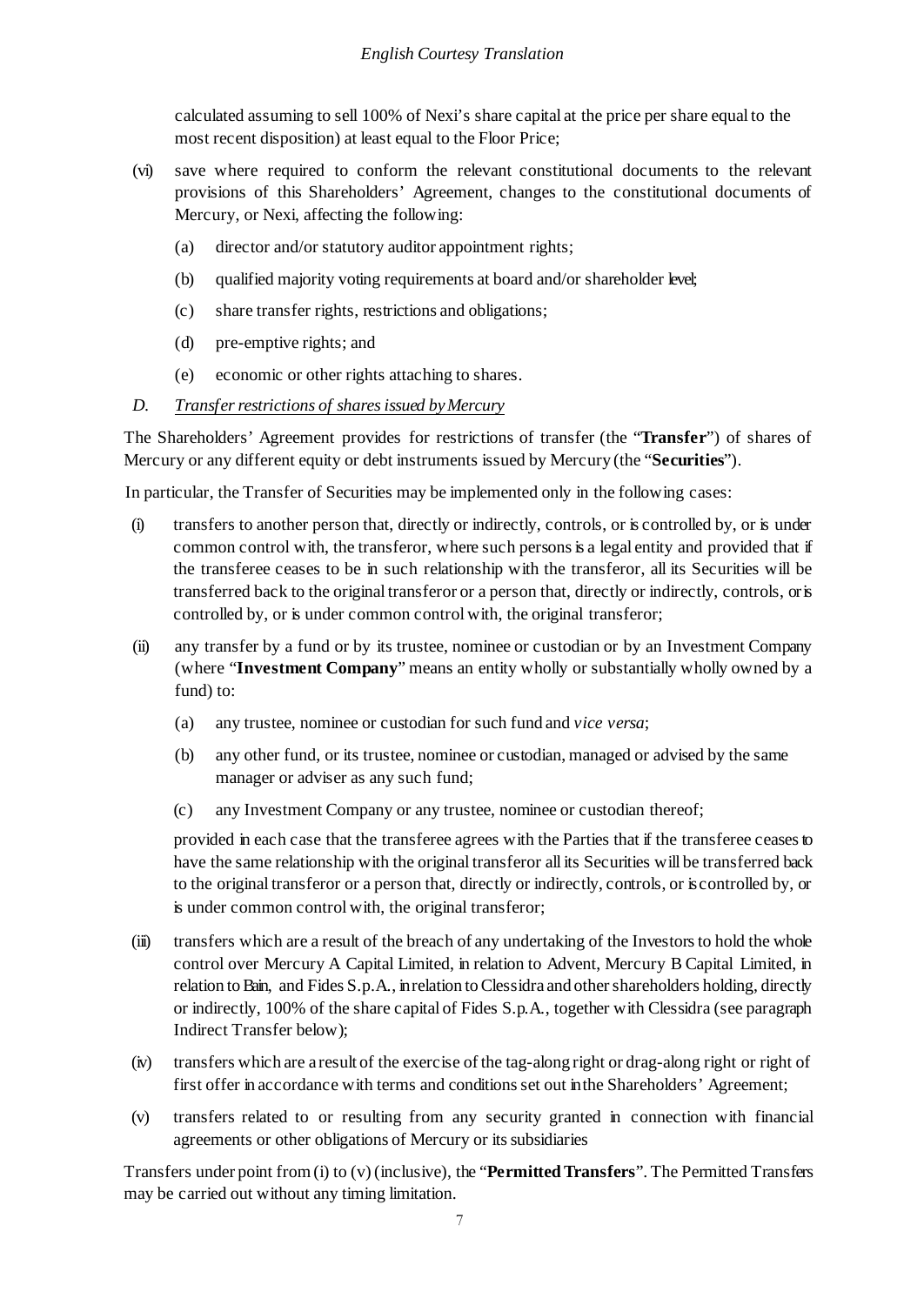Any Transfer of Securities, other than Permitted Transfers, may be executed prior to December 17, 2020 (the "**Lock-Up Period**") only in the following cases:

- (a) transfers by Advent or Bain, with the consent of the other Investors, provided that tag-along rights and right of first offer shall apply in relation to that transfer; or
- (b) in the case of a transfer by Clessidra, provided that right of first offer shall apply in relation to such transfer.

#### *Indirect transfers*

 $If<sup>+</sup>$ 

- (i) Advent ceases to directly or indirectly hold 100% of the shares in Mercury A Capital Limited, or
- (ii) Bain ceases to directly or indirectly hold 100% of the shares in Mercury BCapital Limited, or
- (iii) Clessidra ceases to hold directly or indirectly and together with the other shareholders which hold shares of Fides S.p.A. at the execution date of the Shareholders' Agreement (*i.e*., March 11, 2019). ‒ 100% of the shares in Fides S.p.A.,

the relevant Investor (the "**Defaulting Investor**") shall notify the other Investors (the "**Nondefaulting Investors**") thereof and the Non-defaulting Investors will have the right, *pro rata* to their direct or indirect interests in shares of Mercury, to acquire:

- (i) if Advent is the Defaulting Investor, the shares of Mercury held by Mercury A Capital Limited and the shares of Mercury ABC Capital Limited held by Mercury (AI) S.àr.l;
- (ii) if Bain is the Defaulting Investor, the shares of Mercury held by Mercury BCapital Limited and the shares of Mercury ABC Capital Limited held by Mercury B S.à r.l; or
- (iii) if Clessidra is the Defaulting Investor, the shares of Mercury ABC Capital Limited held byFides S.p.A.,

in each case at their par value, provided that if a Non-defaulting Investor does not exercise its right of purchase under the Shareholders' Agreement, the other shareholder shall exercise its right also in relation to such portion of shares.

## *Pre-Emptive Right*

Subject to exception described below, in case of proposal to issue any Securities, each holder of this Securities issued shall have the right to subscribe pro rata such Securities (the "**Pre-emptive Right**").

However, the Pre-emptive Right shall not apply to issues of Securities:

- (i) caused by liquidity requirements, *i.e.*, transactions required to remedy or prevent the occurrence of events that could result in the payment obligations being accelerated under a finance document to which a Mercury or its subsidiaries is party (so called events of default), or to restore the minimum capital requirements provided for such types of companies under applicable law or otherwise required by the competent supervisory authorities. Under these circumstances, Mercury shall anyhow cause the relevant subscriber of securities to promptly offer them to the relevant persons who would have been entitled to the Pre-emptive Right;
- (ii) offered to third parties as consideration, in whole or in part, of purchase of shares or assets executed by Mercury or its subsidiaries; and
- (iii) offered to management and/or directors of Mercury or its subsidiaries in execution of a management incentive plan or in relation to Warrants approved in accordance with the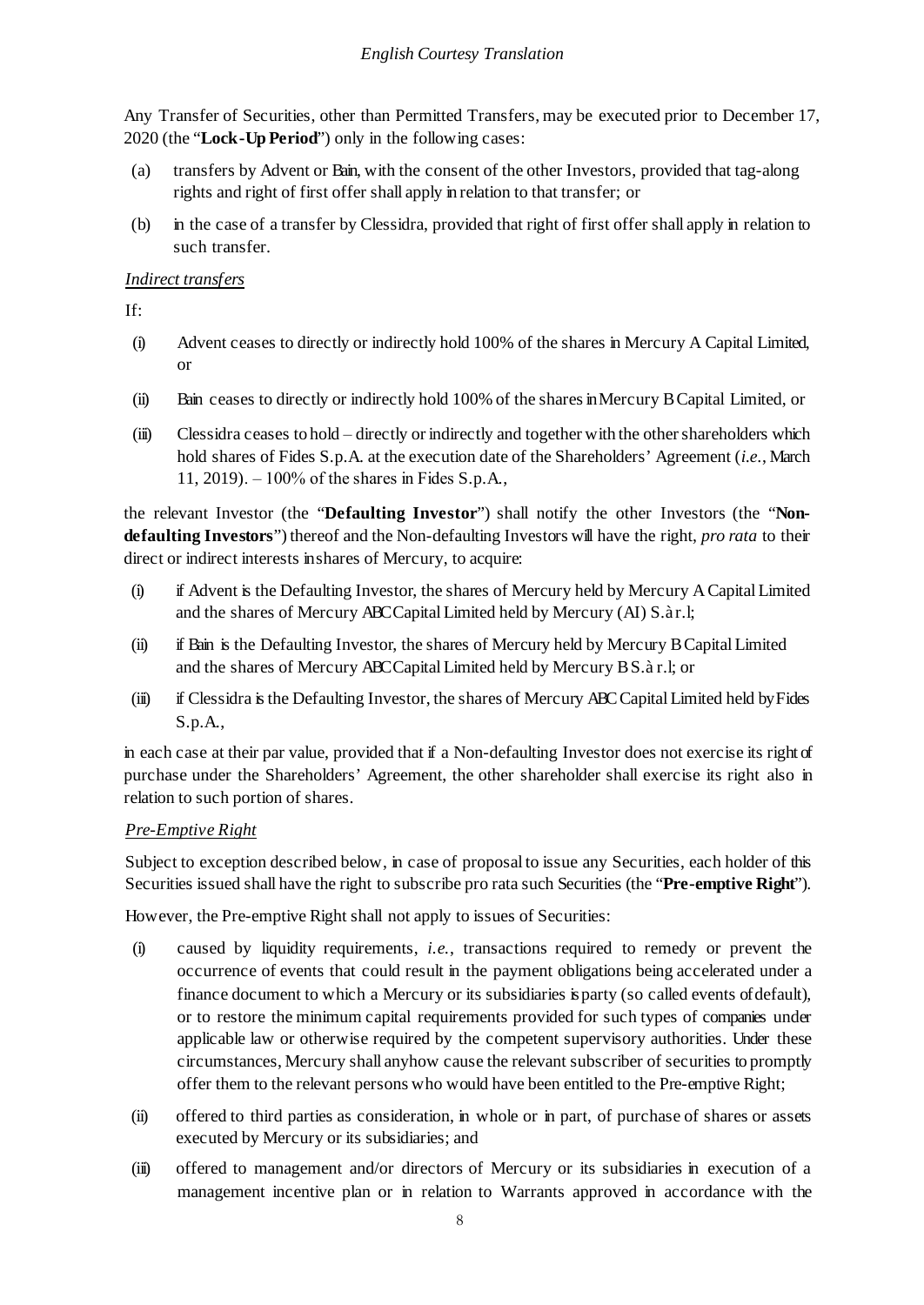Shareholders' Agreement.

### *Tag-along right*

Subject to exception described below, in case of Transfer of Securities made by any member of the group of Advent or the group of Bain (or relevant assignee) to a third party purchaser, the nontransferring holder of Securities are entitled with a tag-along right of their own Securities to the third party purchaser.

The tag-along right shall not apply in the following cases:

- (i) where the drag-along right has been exercised;
- (ii) in respect of Permitted Transfers;
- (iii) where the right of first offer has been exercised; or
- (iv) subject to each of the Parties' consent, where the Transfer is to a new holding company which is established in the context of a reorganisation, in which the share capital structure and the shareholdings of Mercury and the rights of the Parties in relation to Mercury are substantially replicated.

### *Drag-along right*

Subject to completion of right of first offer's procedure, as described below, if:

- a) starting from December 18, 2022, Advent or Bain; or
- b) even prior to date under point a) above, Advent together with Bain,

agree(s) on Transfer all their securities to a third party purchaser, then, all the other Investors are bound to transfer their Securities on the same terms as agreed, provided that: (a) where it is provided any form of consideration other than in cash, a cash alternative having the same economic terms and value of the non-cash consideration by the third party purchaser shall be offered to the dragged persons (in absence of which the drag-along right shall cease to have effect); and (b) the drag-along right may be exercised only if the offer made by the third party purchaser provides for a return on the initial investment in Nexi (to be calculated assuming to sell 100% of Mercury's share capital at the Mercury share price reflecting the price per Nexi share price per share equal to the most recent disposition) at least equal to the Floor Price.

#### *Right of first offer*

If an Investor at any time wishes to Transfer any of its direct or indirect interests in Securities, then before such Transfer shall give notice to the other Investors offering to them to purchase the Securities, on a *pro rata* basis in respect of the number of Securities directly or indirectly by them, at the price indicate in such notice.

If the notified shareholders do not exercise the right to purchase all the Securities so offered within 45 days from the receipt of the notice, the Investor who sent such notice may proceed with the Transfer of such Securities to a third party purchaser at a price not lower than the price indicated in the notice above and provided that the transfer is perfected within the following nine months.

## 5.2. *Governance of Nexi*

The paragraphs below describe the agreements relating to Nexi's governance as regulated by the Shareholders' Agreement and those agreed in the Deed of Amendment.

### *A. Composition of the Board of Directors*

In relation to the appointment of the Board of Directors of the Company, the Investors shall cause that:

(i) Mercury submits a list composed of thirteen members, three of them designated by Advent,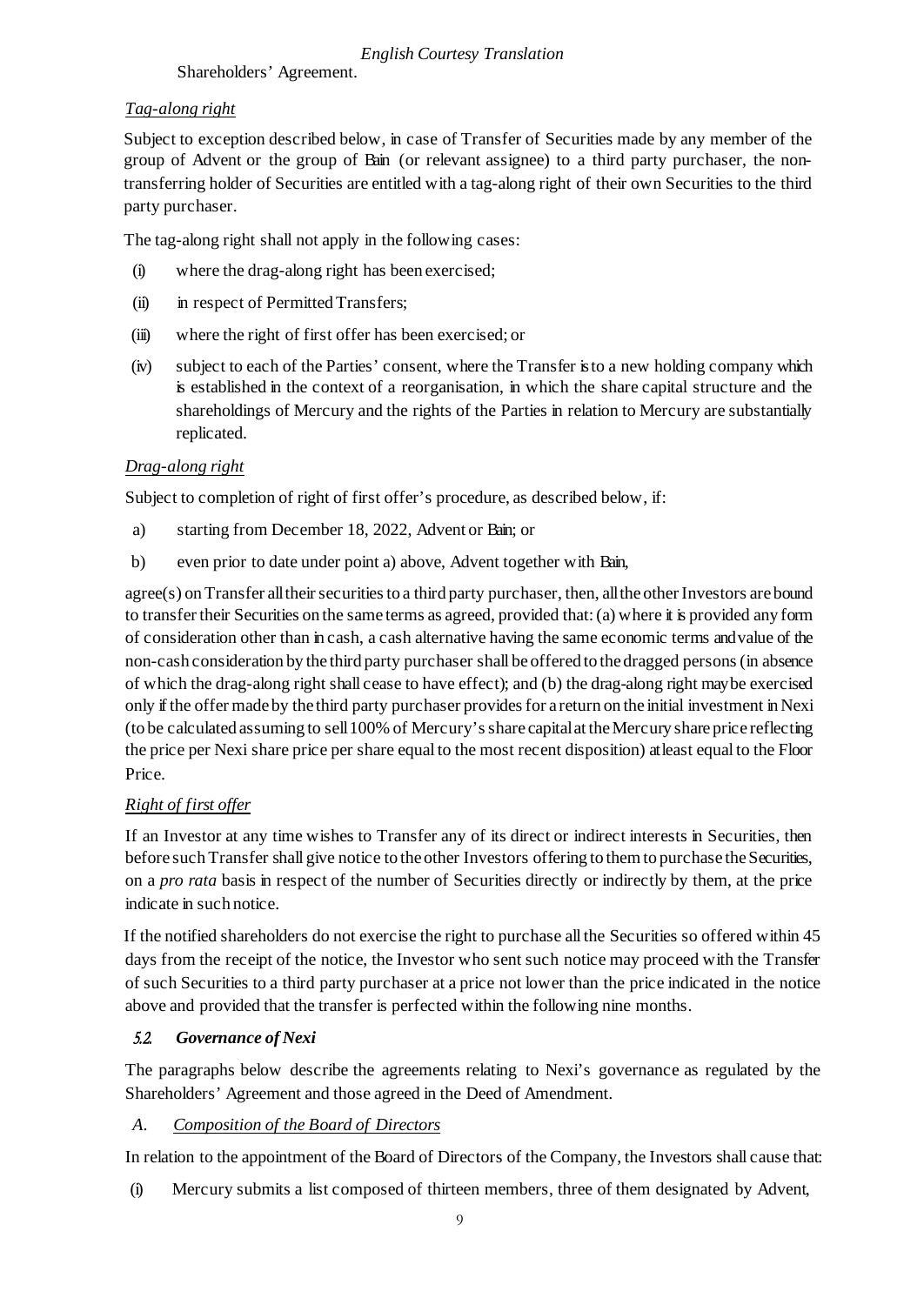three of them designated by Bain, two of them designated by Clessidra, three of them jointly designated by Advent and Bain (all owning independent requirements in accordance with the Corporate Governance Code) and two of them designated by Advent and Bain, after consultation with Clessidra, without prejudice to any different provision agreed by Mercury in the context of the Merger and the SIA Merger, which shall apply starting from the effective date of, respectively, the Merger **(***i.e***., as anticipated in the Background, starting from July 1, 2021)** and the SIAMerger,

- (ii) in the shareholders' meeting convened for the appointment of theBoard of Directors, Mercury:
	- (a) proposes and votes to establish a Board of Directors composed by thirteen members;
	- (b) proposes and votes to appoint as Chairman of the Board of Directors, one of the directors designated by Advent and Bain, after consultation with Clessidra.
- (iii) if, following the Merger and/or the SIA Merger, Mercury is unable to designate a member of the board of directors of Nexi freely nominated by each of the Investors, then Clessidra shall be the first of such Investors to:
	- (a) be required to designate an independent director of Nexi; or
	- (b) lose its right to designate a director of Nexi.

for the sake of clarity, as long as Mercury is able to designate a member of Nexi's board of directors from among those freely appointed by each of the Investors, then each of Advent, Bain, and Clessidra will, in turn, have the right to designate one of them.

- (iv) save in the case of directors of Nexi to be nominated by an Investor, the directors designated by Advent and the directors designated by Bain will jointly determine who will be nominated as a director of Nexi by Mercury.
- *B. Functioning of the Board of Directors*

In relation to the functioning of the board of directors of Nexi, the Investors and Mercury undertook that:

- (i) all the decisions concerning key operational and strategic matters relating to Nexi and its subsidiaries will be discussed and resolved upon by the board of directors of Nexi, including the following:
	- (a) approval or amendment of multiannual business plans and annual budgets;
	- (b) appointment, removal and remuneration of the Chairman of the board of directors (where the related resolutions were not adopted by the shareholders' meeting), chief executive officer, chief financial officer and other senior manager;
	- (c) any acquisition or disposal of any shareholdings, businesses or assets for consideration of Euro 25 million or more;
	- (d) the signing of any financing or re-financing agreements or the issuance of any bonds or other debt instruments;
	- (e) approval of capital expenditures not included in the annual budget where the total amount exceeds Euro 5 million per year;
	- (f) changes to accounting policies or auditors; and
	- (g) creating or amending management equity plans.
- (ii) if one or more directors cease for any reason to hold office, the new replacing directorshallbe designated by the same Investor that had originally designated the ceased director.

The Shareholders' Agreement does not provide for qualified majorities in the board of directors and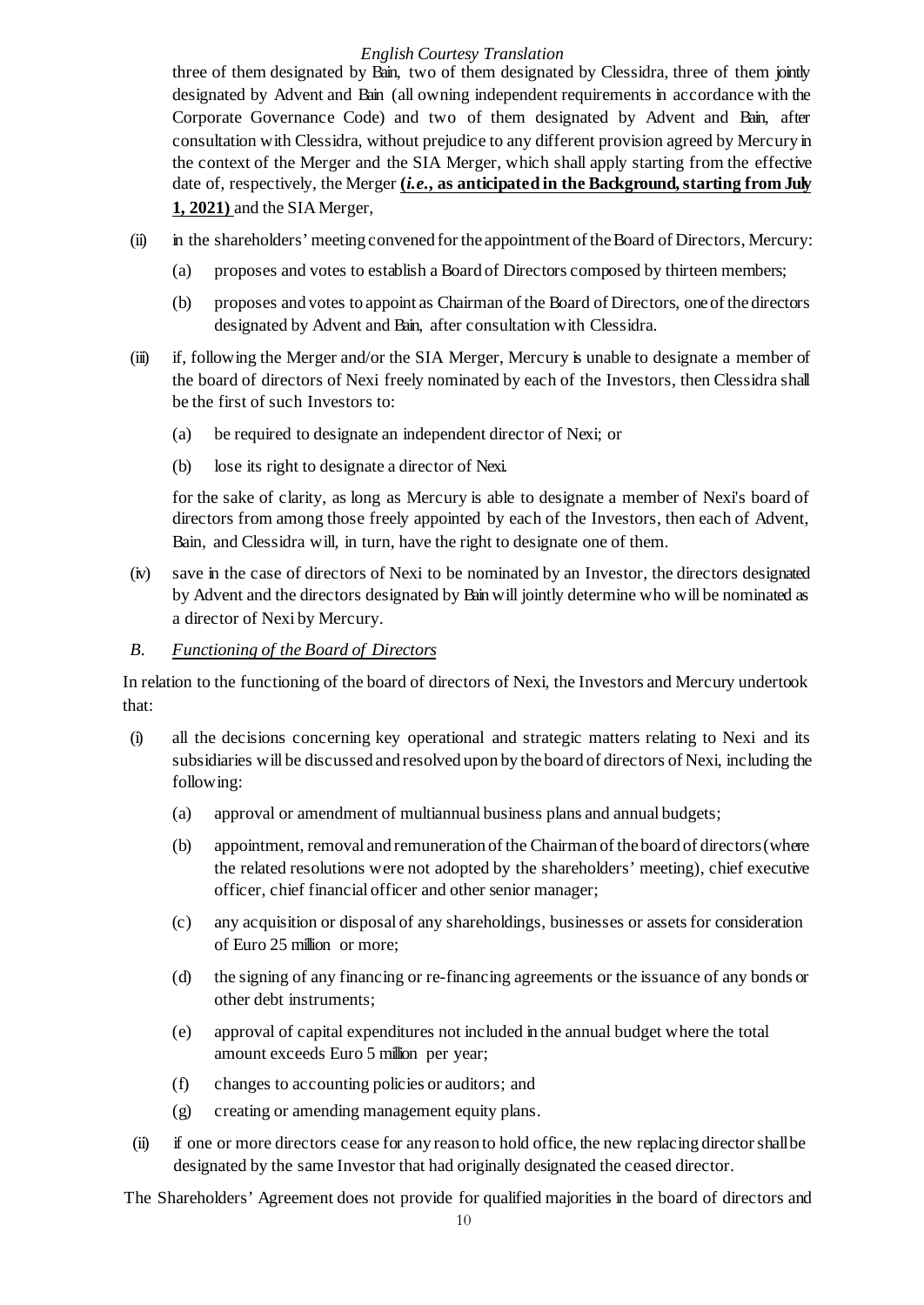therefore the board of directors willbe considered validly constitutedwith the presence of the majority of its members and will deliberate by a majority of the directors in attendance. In the event of a tie, the person chairing the meeting shall have a casting vote.

### *C. Composition of the Board of Statutory Auditors*

In relation to the appointment of the Board of Statutory Auditors of the Company, the Investors shall cause that Mercury:

- (i) presents a list of three candidates the first designated by Advent, the second designated by Bain and the third designated by Clessidra – for the office as standing statutory auditors, and two candidates – the first designated by Advent, the second designated by Bain – for the office as alternative statutoryauditor;
- (ii) votes in favor of the list above in the relevant shareholders' meeting.

### *D. Functioning of the shareholders' meeting*

The Shareholders' Agreement does not provide for qualified majorities in the shareholders' meeting and therefore the quorums for constitution and passing the resolutions set out by the Italian civil code shall apply.

## 5.3. *Provisions of certain information*

The Parties have expressly acknowledged that both the rules set out by laws applicable to joint stock companies on the confidentiality of information and the fiduciary duties of directors and statutory auditors, and the specific provisions on insider information and market manipulation set forth under Articles 180 et seq. of the CFA shall apply to Nexi and the members of its corporate bodies. Without prejudice to the punctual compliance with the above provisions, Nexi's directors designated by each single Investor may share with their respective designees, subject to the signing of relevant confidentiality agreements, the information in their possession where required to enable Investors to fulfil, among other things, obligations *vis-à-vis* persons who invested in the investment funds managed by them, the related reporting and disclosure obligationsimposed under any laws applicable to them.

## 5.4. *Transfer restriction of shares of Nexi*

For so long as Mercury holds any shares of Nexi, Mercury will be entitled to Transfer shares of Nexi to third parties (*i.e.*, entities other than a person which controls, or is controlled by, or is under common control with Mercury) only (i) with Advent and Bain's consent, should such transfer of shares enable the Investors to achieve a return equal to their initial investment in Nexi (to be calculated assuming to sell 100% of Nexi's share capital at the price per share equal to the most recent disposition) at least equal to the Floor Price, and (ii) with each Investors' consent (*i.e.*, Advent, Bain and Clessidra) where the return on the initial investment in Nexi is lower than the Floor Price.

Upon expiration of the third anniversary of the listing of the shares of the Company, should Mercury still hold shares of Nexi, or, prior to such expiration date, should from the average market price of the shares of Nexi for 7 (seven) consecutive trading days arise a valuation of Nexi's capital lower than the Floor Price, each Investor will have the right to require that a number of shares of Nexi proportional to the share capital portion in Mercury held, directly or indirectly, by it is assigned to each Investor (or alternatively, the net proceeds received from the sale of shares of Nexi completed by Mercury).

On completion of such Transfer, should any Investor hold, directly or indirectly, a stake higher than 5% of share capital of Nexi, such Investor will enter into an agreement including (i) an orderly market clause aimed at granting that the disposal of the stake which includes the shares so assigned is made with means of execution such that a smooth functioning of the market is assured, and (ii) a tag-along right will be granted to each of the other Investors which still hold at such date at least 5% of the share capital of Nexi. The previous undertaking will not affect any Investor which, directly or indirectly, at such date, hold a stake lower than 5% of the share capital of Nexi.